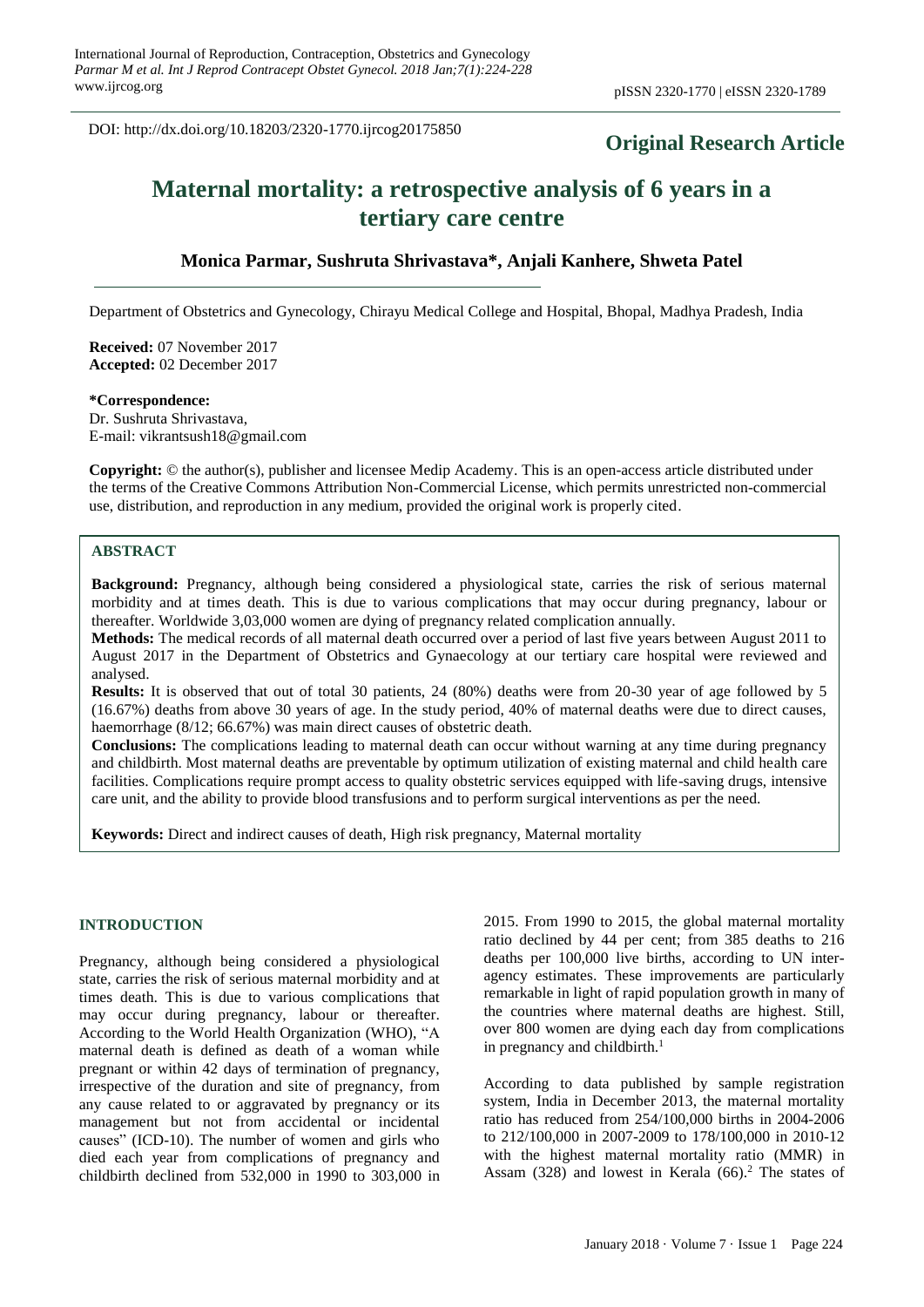Jharkhand/Bihar stand at MMR of 219 which is higher than the national average. The maternal mortality ratio of Madhya Pradesh is  $221/100,000$ <sup>1</sup>

This present study was conducted to review the causes of maternal death at a tertiary care hospital of central India.

# **METHODS**

The present study was a retrospective study, conducted in the Department of Obstetrics and Gynecology in our tertiary care Medical College and Hospital. Data regarding maternal mortality was collected from Medical Record section of our hospital. The medical records of all maternal death occurred over a period of last six years between August 2011 to August were reviewed after approval from research committee.

A total of 30 maternal deaths were analysed. In this study of maternal mortality, the details were recorded in the designed proforma.

Every maternal death was scrutinized from various aspects likely to be related to death such as age, locality of residence, parity, gestational age, antenatal care, admission - death interval, condition of the women at admission, cause of death and communication facility and delay if any in reaching the tertiary care teaching hospital from the primary care centre. Results were analysed by using percentage.

# **RESULTS**

The epidemiological characteristics of maternal deaths of 30 patients are shown in (Table 1). It is observed that 24 (80%) deaths were from 20- 30 year of age followed by 5 (16.67%) deaths above 30 years of age.

16 (56.67%) maternal deaths were from rural areas as compared to 43.3% from urban areas.

In the study period, 15 (50%) patients were multigravida and 14 (46.67%) patients were primigravida. Only 1 patient was grand multipara.

24 (79.9%) patients died in postpartum period, 11 patients were referred to our institute in postpartum period. Out of these 11 (45.6%) were delivered by caesarean section (7 patients underwent LSCS at private hospital), 12 patients were delivered vaginally (6 at our institute, 5 at private hospital and 1 was home delivery), with 1 instrumental delivery (forceps). 1 patient had undergone emergency laparotomy for ruptured uterus. 6 patients were delivered preterm and 18 were delivered at term. Out of these 2 were intrauterine demise, 2 were preterm neonatal deaths and 2 were still born.

Three patients died while they were pregnant, 1 had severe MS with cardiogenic shock referred to our hospital for ventilator support and ICU care, 1 had accidental burn and 1 patient died because of road traffic accident.

# **Table 1: Sociodemographic characteristics.**

| Age                                   | <b>No.</b> of patients<br>$(N=30)$ | Percentage |
|---------------------------------------|------------------------------------|------------|
| Up to 19 years                        | 1                                  | 3.3        |
| $20-30$ years                         | 24                                 | 80         |
| >30 years                             | 5                                  | 16.67      |
| No. of pregnancies                    |                                    |            |
| Primigravida/primipara                | 14                                 | 46.67      |
| Multigravida                          | 15                                 | 50         |
| Grand multigravida                    | 1                                  | 3.3        |
| Pregnancy status at the time of death |                                    |            |
| Antenatal                             | 03                                 | 10         |
| Postnatal                             | 24                                 | 79.9       |
| Abortion                              | 03                                 | 10         |
| <b>Registered</b>                     |                                    |            |
| <b>Booked</b>                         | 18                                 | 60         |
| Unbooked                              | 12                                 | 40         |
| <b>Residence</b>                      |                                    |            |
| Rural                                 | 17                                 | 56.67      |
| Urban                                 | 13                                 | 43.33      |
| <b>Route of delivery</b>              | $(N=24)$                           |            |
| Vaginal                               | 10                                 | 41.67      |
| <b>LSCS</b>                           | 11                                 | 45.83      |
| Forceps delivery                      | 1                                  | 4.1        |
| <b>Breech</b>                         | 1                                  | 4.1        |
| Laparotomy for<br>ruptured uterus     | $\mathbf{1}$                       | 4.1        |

# **Table 2: Overview of different factors leading to maternal mortality.**

| <b>Causes of mortality</b> |                    | <b>Number of</b><br>patients N=30 | <b>Percent</b> |
|----------------------------|--------------------|-----------------------------------|----------------|
|                            | Haemorrhagic shock | 8                                 | 26.67          |
| Anaemia                    |                    | 5                                 | 16.67          |
| Septicaemia                |                    | 6                                 | 20             |
|                            | Medical disorder   | 13                                | 43.33          |
| Cardiac disease            |                    | 3                                 | 10             |
| DIC                        |                    | 6                                 | 20             |
|                            |                    |                                   | 3.3            |
| Others                     | Medulloblastoma    |                                   | 3.3            |
|                            | Rurn               |                                   | 3.3            |

\*one patient may have multiple factors leading to mortality

The other three patients died after abortion. One had post abortion septicaemia secondary to chicken pox infection and jaundice. One patient presented to us with ruptured uterus at 3 months of gestation with severe anaemia and haemorrhagic shock after taking MTP pills (took on her own). She died within 4 hours of admission. The third patient presented to us with pulmonary embolism and respiratory distress, she was primigravida with 10 weeks of gestation with multiple fibroids (uterus size 36 weeks) with DVT. The patient died because of pulmonary embolism.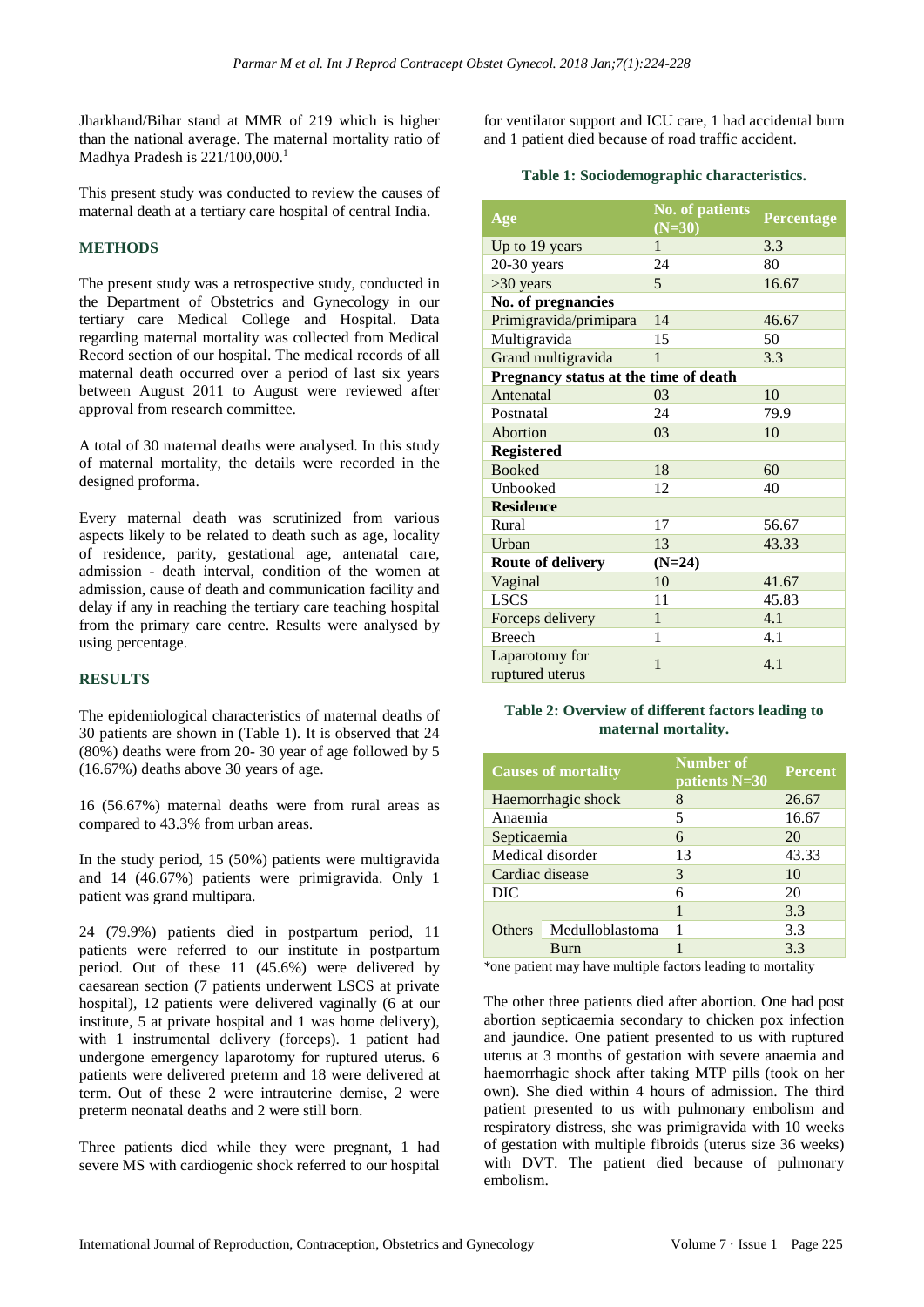In the study period, 40% of maternal deaths were due to direct cause (Table 3); haemorrhage (9/12; 75%) was main direct cause of obstetric death. Out of these 9 patients 3 were delivered vaginally. Two patients were delivered in private hospital had traumatic PPH and referred to our institute after delivery for further management. The third patient was diagnosed to have HELLP syndrome and had atonic PPH because of the adherent placenta after delivery, for which, obstetric hysterectomy was done.

#### **Table 3: Obstetric causes of death (direct cause).**

| <b>Causes</b>       | Cases $(n=12)$ | <b>Percentage</b> |
|---------------------|----------------|-------------------|
| Eclampsia           |                | 8.33              |
| Severe preeclampsia |                | 8.33              |
| <b>HELLP</b>        |                | 16.67             |
| Hemorrhagic shock   |                |                   |

\*one patient may have multiple factors leading to mortality

One patient underwent exploratory laparotomy for ruptured uterus as a result of hyper stimulation in labour. The other 5 patients were delivered by caesarean section, 2 of these patients had central placenta praevia, for which sequential devascularisation and obstetric hysterectomy was done. One patient was referred from other institute after obstetric hysterectomy in view of atonic PPH, she died after 3 days because of DIC.

#### **Table 4: Co-morbid medical conditions causing death (indirect cause).**

| <b>Medical condition</b> | Cases $(n=18)$ | <b>Percentage</b> |
|--------------------------|----------------|-------------------|
| Hepatitis                | 6              | 33.33             |
| Anemia                   | 5              | 27.78             |
| Heart disease            | 3              | 16.67             |
| <b>ARDS</b>              |                | 5.55              |
| ARF                      |                | 33.33             |

#### **Table 5: Admission death interval time.**

| Time (hours) $\text{Cases}$ (N=30) |    | <b>Percentage</b> |
|------------------------------------|----|-------------------|
| <4                                 |    | 3.3               |
| $4 - 24$                           |    | 20                |
| 24-48                              |    | 16.67             |
|                                    | 18 |                   |

21 (87.5%) patients died after 48 hours of delivery and 3 (12.5%) patients died within 48 hours of delivery (Table 6).

Indirect causes/ comorbid medical conditions contributing to the death of the patient are listed in (Table 4). Leading indirect cause was hepatitis (33.33%) followed by anaemia (27.8%), heart disease (16.67%), ARF (33.33%) and ARDS (5.55%). The main reason behind ARF was haemorrhage and delay in taking the appropriate corrective measures. Two patients had pulmonary thromboembolism.

Maximum patients in the present study died after 48 hours (60%), 40% patients died within 48 hours of admission to our hospital (Table 5).

# **Table 6: Delivery death interval.**

| Time.              | Cases $(N=24)$ | Percentage |
|--------------------|----------------|------------|
| $<$ 4 hours        |                |            |
| 4-48 hours         |                | 12.5       |
| 48 hours - 1 weeks |                | 37.5       |
| 1 week - 3 weeks   |                | 37.        |
| 3 weeks - 6 weeks  |                | 125        |

# **DISCUSSION**

Death of mother is a tragic event. A vast majority of maternal deaths are preventable. High maternal mortality indicates poor maternal and child health care (MCH). A high rate of the same reflects poor Antenatal care, late referrals, illiteracy and low socio-economic status. Various studies in India in the last 15 years have shown wide variation in MMR ranging from 47/100000 to 625/ 100000 births.<sup>2-7</sup>

In the present study the maximum maternal death was seen in the age group of 20-30 years (79.9%) and most of the patients belonged to rural area (56.67%). These findings were similar to various studies by Jain, Jadhav, Pal, Onakewhor, Shah and Khandale.<sup>4-9</sup> Poverty, female illiteracy, negligence towards female health and nutritional status are major contributory social risk factors. Marriage at very young age is an additional contributory factor, one patient was under 19 years of age in our study. As the patients, being illiterate, don't know the benefits of family planning, antenatal care.

Majority patients died in postpartum status (79.9%). Our institute being a tertiary care centre gets referred patients from the nearby rural areas or nearby private nursing homes leading to delay in referral. According to the study done by Khandale et al there were three types of delay in referring the patient to higher centres leading to higher maternal mortality.<sup>9</sup>

- Type 1 delay delay in decision making to seek help
- Type 2 delay delay in transport due to poor roads and unavailability of vehicles
- Type 3 delay delay at institutional level.

They found the type 1 delay as most common among the maternal death. Most of the patients referred to us also came very late. Late referral to higher centre decreases the chances of recovery. As in our records the reason for delay in referral were not mentioned we could not analyse it. The most common direct cause of maternal death in our study was haemorrhage (75%) followed by preeclampsia and its complication like HELLP syndrome. According to the worldwide maternal mortality update by UNICEF, haemorrhage remains the leading cause of maternal mortality, accounting for over one quarter (27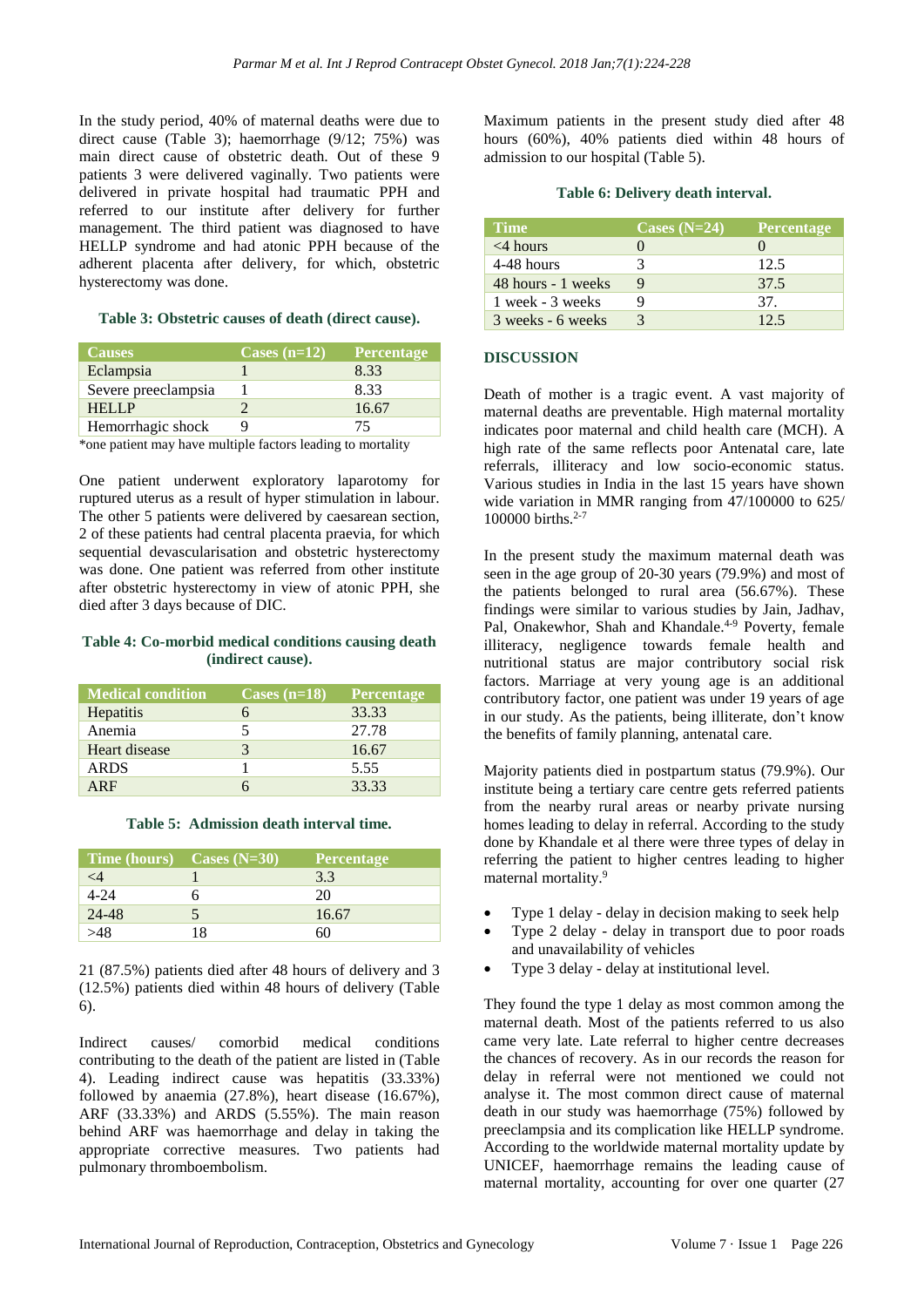per cent) of deaths. 1 In other studies, done by Jain, Jadhav, Pal, Onakewhor, Shah, Murthy and Khandale eclampsia and preeclampsia, haemorrhage were main direct causes of obstetric death.<sup>4-9</sup>

In our institute 18/30 patients had co morbid medical disorders which lead to the maternal mortality. Hepatitis (33.33%) was the most common factor followed by anaemia (27.78%). The incidence of liver disorders in pregnancy varies in different parts of the world and it may present with subtle changes in liver biochemical profile or with fulminant hepatic failure (FHF). The overall incidence of liver disorder in pregnancy in our institution was 1.96% as per the study conducted by Sharma et al.<sup>10</sup> But in the studies by Ashok V, Guin G, Purandare N, Pal SJ, the major indirect cause of death was anaemia with the percentage varying from 15% to 65%. 11-14 Correction of anaemia at grass root level is very important to prevent these deaths. MCH is essential as regular ANC check-ups can help detect and correct anaemia.

Even today large numbers of maternal deaths are because of haemorrhage, PIH, anaemia. All these are preventable causes of maternal mortality provided the treatment started in time. Unfortunately, in many cases, patients were referred from nearby places very late and in critical condition. Improvements in maternal nutrition; early identification and registration of all pregnant women in the first trimester of pregnancy; identification of high-risk pregnancies promptly and referred in time to a hospital for appropriate interventions and management would be the measures needed to make motherhood safe.

# **CONCLUSION**

Maternal death is a major setback not only to the family but to a society and to the nation also. High MMR reflects the poor health care facility, low educational status and poverty of the nation. It can be prevented by improving the health care facilities in rural areas by ensuring round the clock availability of certain basic drugs like injection magnesium sulfate, tablet misoprostol as most maternal deaths in rural areas are still due to eclampsia and post-partum haemorrhage.

National Rural Health Mission (NRHM) can play a major role in reducing maternal mortality by advocating institutional deliveries and timely referral of high risk cases. Along with improving the health care facility, there is high need of improving the educational status and facilities for females. Nutritional status of adolescent girls should be improved as they are going to be the future mothers.

There is a need to make pregnant patients and caregivers aware about the warning signs of pregnancy. High risk cases should be identified. Early referral, easy transport, up-gradation of hospitals and health facilities at rural level, monitoring of health services can reduce maternal mortality.

*Funding: No funding sources Conflict of interest: None declared Ethical approval: The study was approved by the Institutional Ethics Committee*

# **REFERENCES**

- 1. WHO. Trends in estimates of maternal mortality ratio (MMR; maternal deaths per 100,000 live births) 1990-2015. Source: WHO, UNICEF, UNFPA, World Bank Group and UNPD (MMEIG). 2015. Available at https://data.unicef.org/topic/maternalhealth/maternal-mortality/#
- 2. Special Bulletin on Maternal Mortality. Government of India. Available at http://www.censusindia.gov.in/vital\_statistics/SRS\_ Bulletins/MMR\_Bulletin-2010-12.pdf. Accessed 24 Aug 2015.
- 3. Puri A, Yadav, Jain N. Maternal mortality in an urban care hospital of north India. J Obstet Gynaecol India. 2011;61:280-5.
- 4. Jain M, Maharaje S, Maternal mortality: a retrospective analysis of ten years in matertiary care hospital. Indian J Prev Soc Med. 2003;34:103-11.
- 5. Jadhav AJ, Rote PG. Maternal mortality-changing trends. J Obstet Gynaecol India. 2007;57:398-400.
- 6. Pal A, Ray P, Hazra S, Mondal TK. Review of changing trends in maternal mortality in a rural medical college in west Bangal. J Obstet Gynecol India. 2005;55:521-4.
- 7. Onakewhor JU, Gharoro EP. Changing trends in maternal mortality in a developing country. Niger J Clin Pract. 2008;11:111-20.
- 8. Shah RJ, Ali I, Banday A, Faziili A, Khan I. Analysis of maternal mortality in a small teaching hospital attached to tertiary care hospital. Indian J Community Med. 2008;33:260-2.
- 9. Khandale SN, Kedar K. Analysis of maternal mortality: a retrospective study at tertiary care centre. Int J Reprod Contracept Obstet Gynecol 2017;6:1610-3.
- 10. Sharma S, Aherwar R, Jawade S. Maternal and fetal outcome in jaundice complicating pregnancy: a prospective study. Int J Reprod Contracept Obstet Gynecol. 2016;5:1084-7.
- 11. Ashok V, Santosh M, Anupa S. A study on maternal mortality. J Obstet Gynecol India. 2008;58:227-9.
- 12. Guin G, Sahu B, Khare S, Kavishwar A. Trends in maternal mortality and impact of Janani Suraksha Yojana (JSY) on maternal mortality ratio in a tertiary referral hospital. J Obstet Gynaecol India 2012;62:307-11.
- 13. Purandare N, Chandock AS, Upadhya S, Sanjanwala SM, Saraogi RM. Maternal mortality at a referral centre: A fi ve year study. J Obstet Gynecol India. 2007;57:248-50.